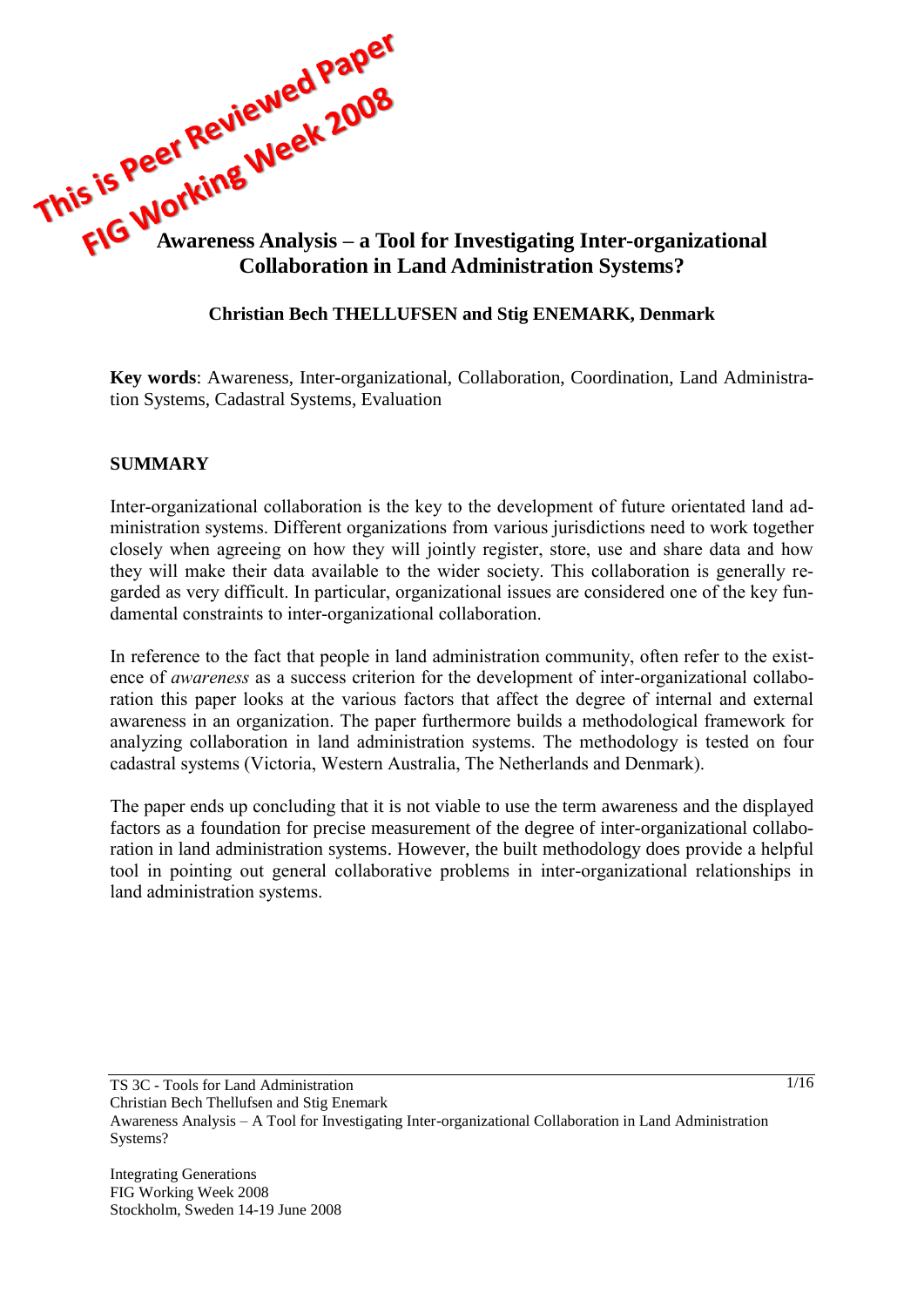# **Awareness Analysis – a Tool for Investigating Inter-organizational Collaboration in Land Administration Systems?**

### **Christian Bech THELLUFSEN and Stig ENEMARK, Denmark**

### **1. INTRODUCTION**

The management of land often occurs in fragmented organizational environments requiring high levels of inter-organizational collaboration. Different organizations from various jurisdictions and ministerial sectors need to work together closely when agreeing on how they will jointly manage the land administration functions of land tenure, land value, land-use and land development, and, equally important, on how they will make this information available to wider society. Using the term of "iLand", the future paradigm is about the spatially enabling of government, and to make the "where" provided by spatial information a common good available to citizens and businesses to encourage creativity, efficiency and product development (Williamson 2006).

However, this task is generally regarded as very difficult due to problems with interorganizational collaboration (Onsrud and Rushton 1995). A number of barriers exist on both the individual, organizational and systemic level. Barriers that range from turf concerns, to unclear benefits for the organization, and to narrow categorical funding programs (Linden 2002). When analyzing scientific literature (Craig 1995;Masser 1998;Rajabifard 2003;Van Loenen 2006;Williamson 2003), the existence of "awareness" is often regarded as mean to overcome these hurdles. Awareness is seen upon as a success criterion for the development of inter-organizational collaboration in the land administration community. Generally, people argue that two kinds of awareness are necessary. Firstly, the involved organizations need to be aware of the existence and relevance of each other's functions and responsibilities in order to develop effective, collaborative relationships. Secondly, the organizations in common need to be aware of the potential social, economical and sustainable opportunities that the organizations together possess in terms of interacting with the organization's external environment. The two kinds of awareness may be addressed as internal and external awareness.

The key question is whether these assumptions are correct. Is awareness fundamental for developing inter-organizational collaboration in land administration systems, and can investigations of awareness be used as a tool for analyzing the collaborative environment in the specific content of land administration systems? In order to answer these questions, the author has carried out a series of investigations as part of his current PhD Studies. A recent paper has been published, describing firstly the results of an analysis of the term awareness in a general organizational sense, and secondly the development of two theoretical models for investigating awareness in inter-organizational networks (Clausen et al. 2006). This paper will move further by illustrating a method for analyzing awareness in the specific content land administration systems by outlining a number of key factors that affect awareness, and by testing this method through a number of empirical investigations of awareness in different organisa-

Christian Bech Thellufsen and Stig Enemark

Integrating Generations FIG Working Week 2008 Stockholm, Sweden 14-19 June 2008

TS 3C - Tools for Land Administration

Awareness Analysis – A Tool for Investigating Inter-organizational Collaboration in Land Administration Systems?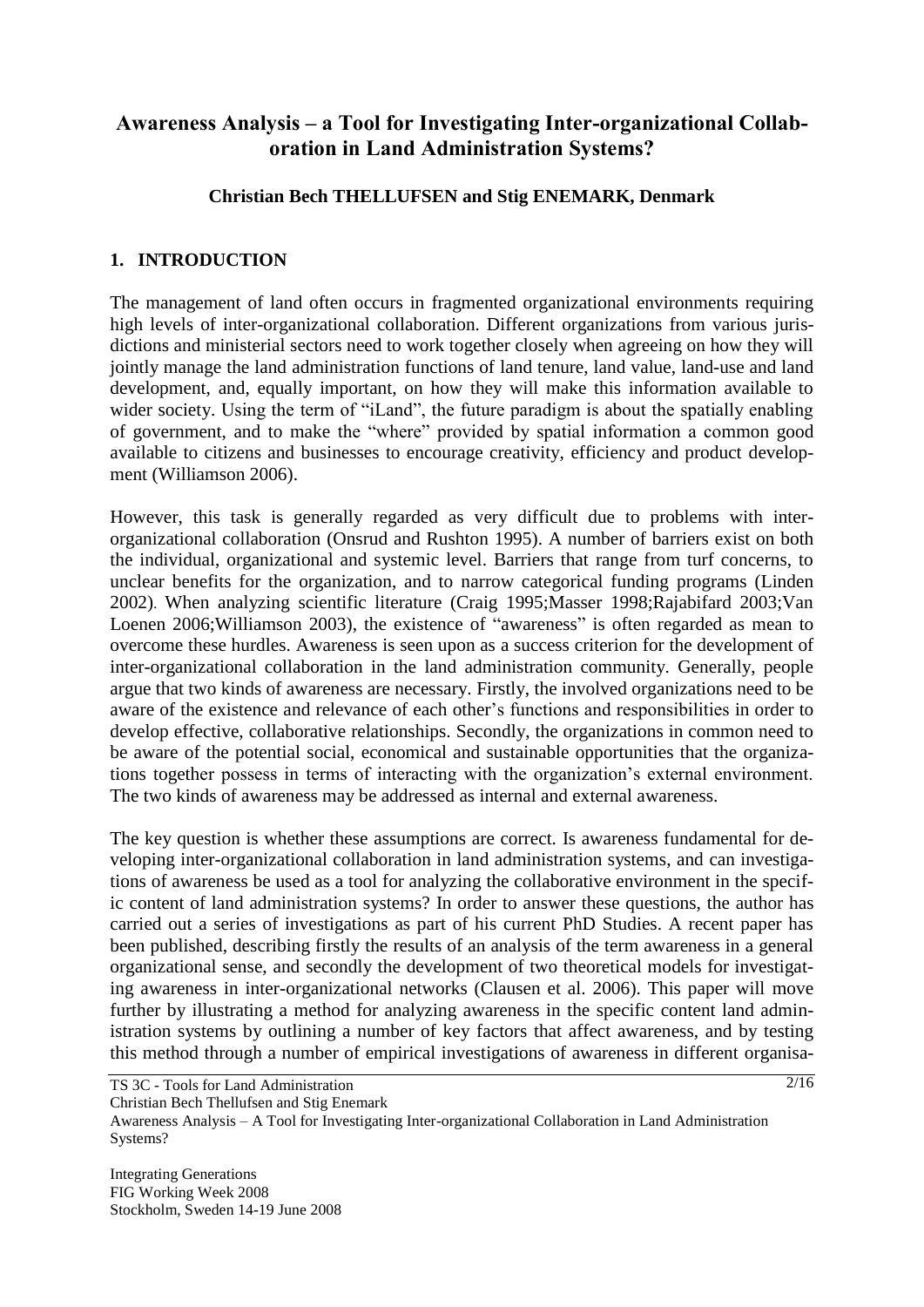tional frameworks for land administration systems focusing on the case of cadastral systems. This previous research in summarised in chapter 2 below, before heading into illustrating methods for analyzing awareness in land administration systems.

## **2. MODELS OF INTERNAL AND EXTERNAL AWARENESS**

Previous research has documented that awareness not only is a catchword (Clausen, et al. 2006). Awareness does play a fundamental role in the relationship between organizations. A literature review stated that awareness in an inter-organizational sense is about organizations having knowledge of other organization's purpose and role and on how their organization is interdependent with other organizations in their field. Furthermore, awareness is regarded as fundamental to the development of organizational relationships because it affects trust between organizations, the willingness to work together, and the organizations´ understanding of mutual interdependency (Alter and Hage 1993;Hall 1996, 6;Van de Ven and Ferry 1980).

Based on theories of phases of trust (Child and Faulkner 1998) and interdependency (Azad and Wiggins 1995;Gray 1985, 38) in the development of relationships between organizations, it has furthermore been documented that it is possible to develop two theoretical models reflecting the steps of internal and external awareness (Clausen et al. 2006).

The below table 1, outlines the model of internal awareness, focusing on inter-organizational collaboration.

| <b>Overall steps</b> | <b>Motivation</b> |               |             | <b>Coordination</b> | <b>Outcome</b> |           |
|----------------------|-------------------|---------------|-------------|---------------------|----------------|-----------|
| <b>Stages</b>        | Existence         | Collaboration | Cooperation | Coordination        | Implementation | Evolution |
| awareness            | awareness         | awareness     | awareness   | awareness           | awareness      | awareness |

**Table 1:** The internal awareness model

Table  $1$  – the internal awareness model – shows that when organizations in an interorganizational network develop collaborative relationships this ideally happens through three overall steps (see Nedovic-Budic and Pinto 1999, 33) – a motivation step, a coordination step and an outcome step. In the *motivation step*, the stakeholders are "getting to know each other". What other organizations exist in the domain and why are these organizations interesting? The organizations initially develop awareness of each other (existence awareness). Then the stakeholders develop awareness of the roles they share, e.g. as providers of cadastral information (collaboration awareness). Hereafter, the stakeholders develop firstly awareness of each others capabilities and resources, secondly awareness of the shared values, goals and vision and thirdly awareness of the need for partnerships to reach shared goals and visions (cooperation awareness).

In the *coordination step,* the organizations are "getting ready to work with each other". They identify common problems or opportunities that exist and how these may be solved or developed. Initially, the organizations develop awareness of the shared problems and/or new possibilities that the organizations want to deal with in common (coordination awareness). Then

TS 3C - Tools for Land Administration

Christian Bech Thellufsen and Stig Enemark

Awareness Analysis – A Tool for Investigating Inter-organizational Collaboration in Land Administration Systems?

Integrating Generations FIG Working Week 2008 Stockholm, Sweden 14-19 June 2008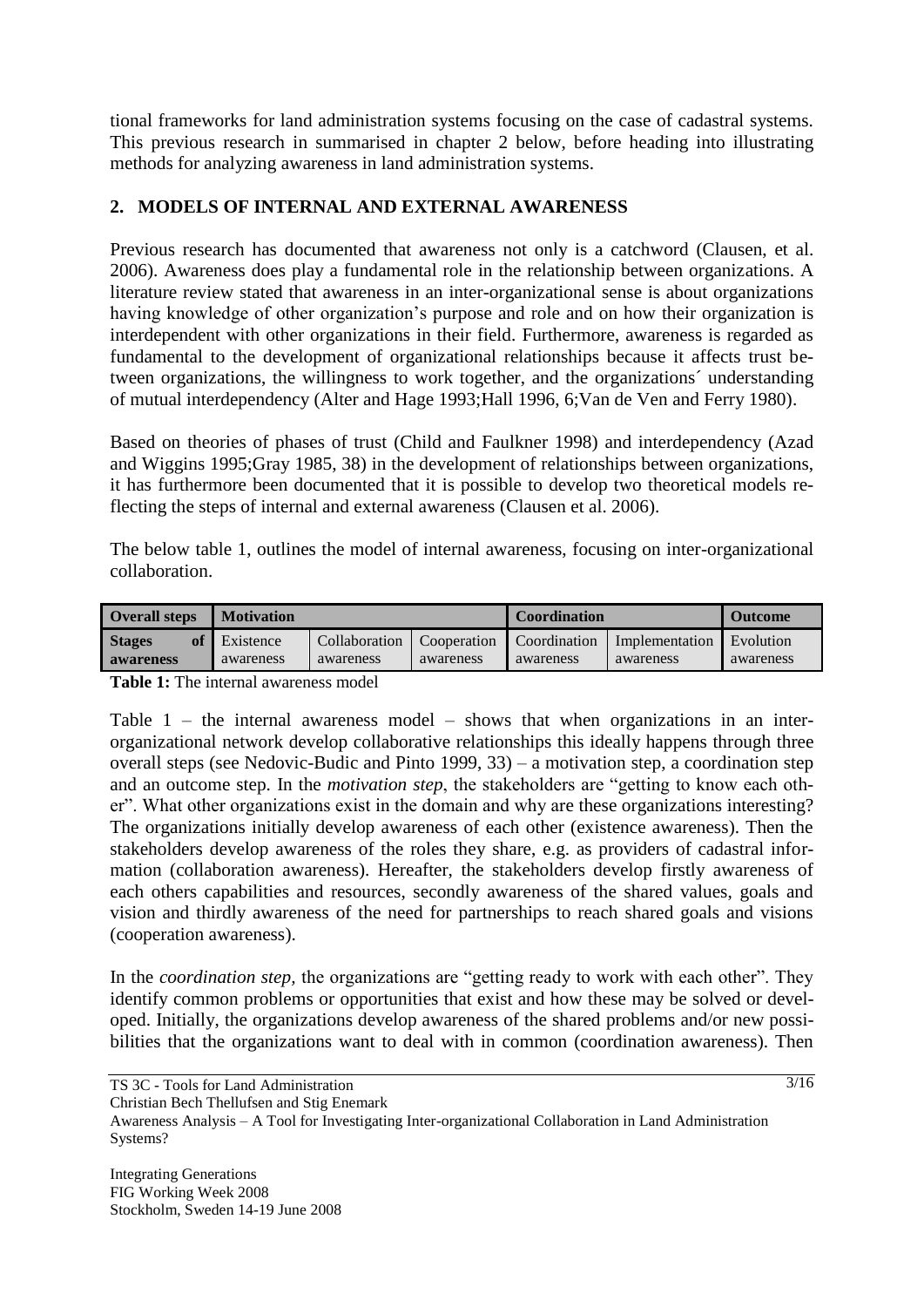the organizations develop awareness of how to solve these problems (implementation awareness).

In the last step, the *outcome step*, the organizations should have identified a solution to one or more of their common problems or developed new possibilities. The organizations are now "identifying themselves with each other". The organizations develop awareness of success and need for further common projects to maintain the already established relations (evolution awareness).

The below table 2, illustrates the theoretical model of external awareness, focusing on organization's interaction with the external environment.

| <b>Overall step</b>             | <b>Motivation</b>             |                            | <b>Coordination</b>       | <b>Outcome</b>              |                        |
|---------------------------------|-------------------------------|----------------------------|---------------------------|-----------------------------|------------------------|
| <b>Stage</b><br>of<br>awareness | defining<br>Need<br>awareness | Collaboration<br>awareness | Coordination<br>awareness | Implementation<br>awareness | Evolution<br>awareness |

**Table 2:** The external awareness model

It is clear that the models on internal and external awareness are almost identical. However, what make a difference between the two models is the motivation steps. In the model on internal awareness the motivation step focuses on building awareness between organizations to "get to know each other", the motivation phase in the external awareness model focuses on making the organizations "getting to know the others".

For organizations in land administration, the first stage of awareness in the motivation step is therefore focusing on awareness of the need in society of the spatial information, expertise, and services that the organizations posses and/or can deliver (need defining awareness). Organizations do not manage to develop multi-purpose, service-orientated land administration systems if they not are aware of a demand for their spatial information.

The next logical stage in the motivation step is awareness of the role that the organizations play in society and awareness of the interdependency one organization have to other organizations that possess adjacent information. While awareness of the demand for information may be seen as a precondition for developing external awareness, the organizations involved in developing multi-purpose systems, e.g. the land registry and the cadastral mapping agency, still have to develop collaborative structures and policies (SDIs) for the sharing and distribution of spatial information. This stage is called collaboration awareness, as was the case in the model on internal awareness.

The coordination and outcome steps are identical in the internal and external models on awareness and will therefore not be emphasized here.

In conclusion, internal awareness involves the phases of recognition that allows organizations to make sound decisions in solving problems or developing solutions regarding handling of spatial information, expertise and services between the organizations. External awareness

Awareness Analysis – A Tool for Investigating Inter-organizational Collaboration in Land Administration Systems?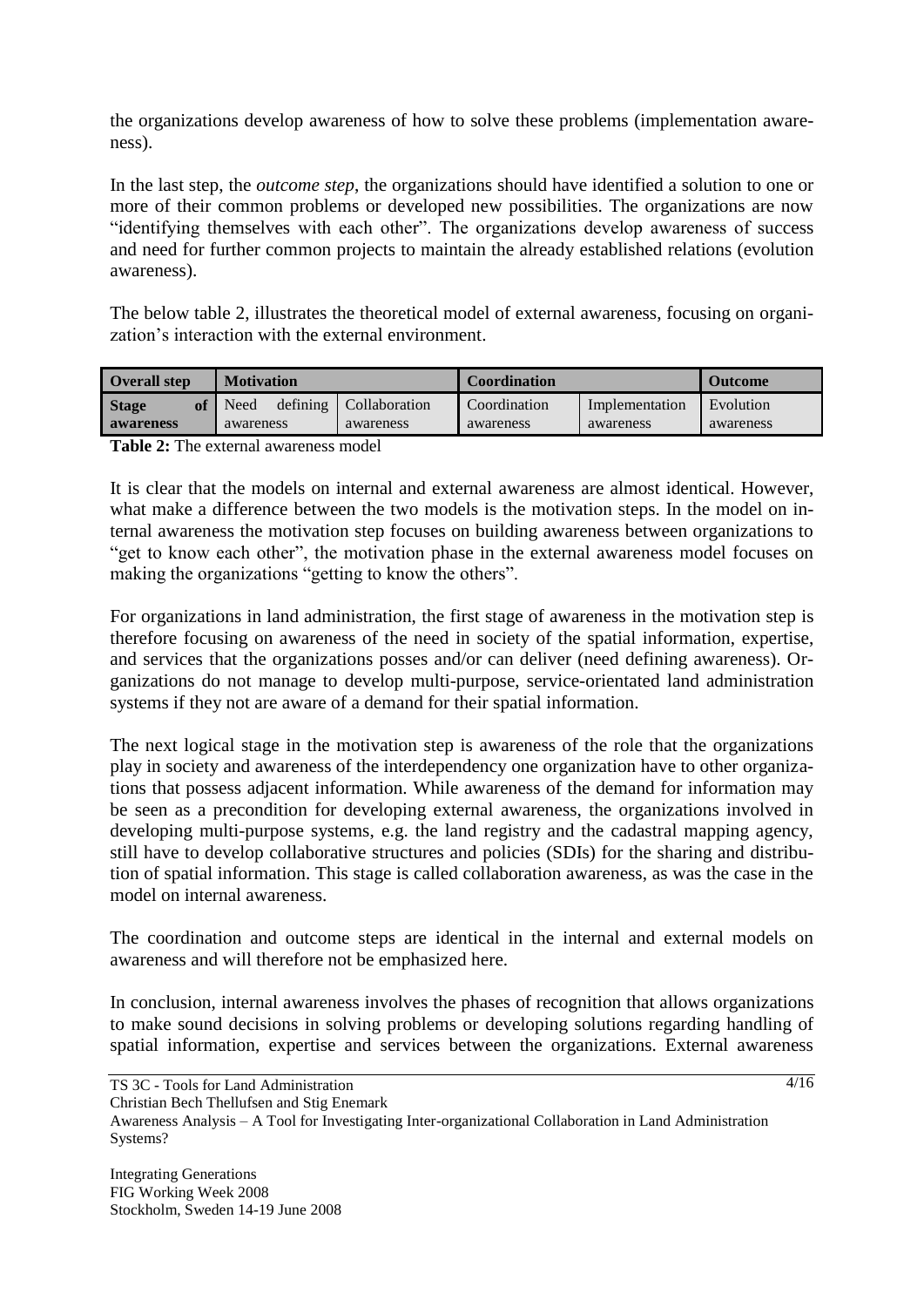involves the phases of recognition that makes organizations recognize why and how they alone and together can make their spatial information, expertise and services available to society in order to support a social, economic and sustainable development. The different functions of internal and external awareness are illustrated in figure 1 below.



**Fig. 1:** Internal awareness concerns inter-organizational relations, while external awareness concerns the organization's relation to the external environment

## **3. METHODOLOGY FOR ANALYZING AWARENESS**

What is most interesting concerning the term awareness is whether it can be used as a tool for analyzing the collaborative environment in the specific content of land administration systems. The below sections outline a methodology for evaluating awareness in land administration system, by using the case of cadastral systems being the core component of any land administration system. Cadastral systems include the interaction between the identification of land parcels and the registration of land rights. The identification of land parcels and properties are also used for the valuation and taxation of land and property, and the control of present and possible future use of land.

### **3.1 Preconditions for the Investigations**

Two preconditions for the present investigations of awareness are important to have in mind before going deeper into the methodology. Firstly, it is important to state that the overall purpose not is to build a framework that enables a comparative evaluation of different cadastral systems. The aim is instead to provide an insight within each of the inter-organizational frameworks that forms the given land administration system. The aim is to provide a tool for evaluation of the individual systems. This tool should act as an eye-opener of some of the aspects that constrain inter-organizational collaboration within individual land administration systems. Secondly, it is important to acknowledge that awareness is relative. What seems to be a low degree of awareness in one organization may prove to be high in another. A certain

Christian Bech Thellufsen and Stig Enemark

Awareness Analysis – A Tool for Investigating Inter-organizational Collaboration in Land Administration Systems?

Integrating Generations FIG Working Week 2008 Stockholm, Sweden 14-19 June 2008

TS 3C - Tools for Land Administration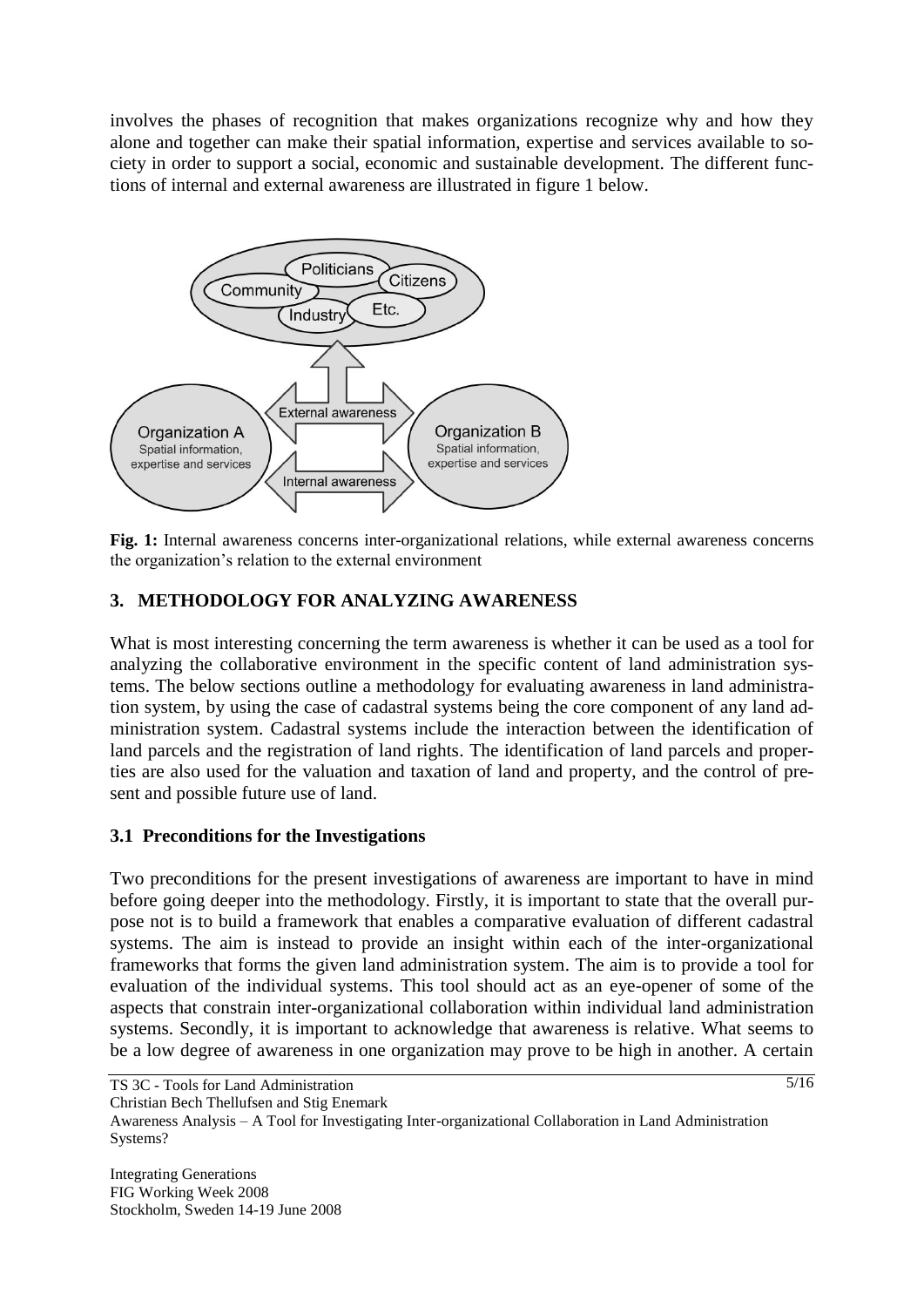degree of awareness can indicate possible problem areas within a specific inter-organizational network, but from a methodologically point of view it will be difficult or even wrong to try to compare awareness between networks. Awareness can only be measured in terms of the context in which it exists. This also means that it is impossible to measure the exact degree of awareness in an organization. Like other signs of organizational efficiency, e.g. organizational adaptability, awareness must be measured indirectly by defining indicators of awareness.

## **3.2 Factors that Affect Awareness**

A series of factors seem to indicate the presence of awareness in order of using awareness as a foundation for investigating inter-organizational collaboration in land administration systems. These factors are structured and presented in table 3 below.

| Factor                                      |                                    | <b>Explanation</b>                                                                                                                                                                                                                                                               |
|---------------------------------------------|------------------------------------|----------------------------------------------------------------------------------------------------------------------------------------------------------------------------------------------------------------------------------------------------------------------------------|
|                                             | Attitude                           | A positive attitude towards the use and sharing of spatial data promotes<br>awareness                                                                                                                                                                                            |
|                                             | Social pressure                    | Pressure for sharing of spatial data and development of spatial services pro-<br>motes awareness. The pressure may come from GIS community, the organi-<br>zation's market, institutions (e.g. member organizations, politicians), other<br>departments, the organization itself |
| Willingness                                 | Technical<br>knowledge             | A comprehensive technical knowledge (structures, processes and policies) on<br>spatial data issues, dispersed symmetrically among all organizations, pro-<br>motes awareness                                                                                                     |
| <b>Trust</b>                                |                                    | Trust among organizations is a foundation for developing awareness                                                                                                                                                                                                               |
|                                             | Overall network<br>characteristics | Small, dense networks, where a large number of organizations have links to<br>each other, will have a higher degree of awareness than a relatively big, dis-<br>persed, asymmetric network                                                                                       |
| Network structure                           | <b>Network links</b>               | The more stable, multifaceted, important links that exist between two organi-<br>zations the more aware the organizations become of each other                                                                                                                                   |
|                                             | Importance<br>the network          | in Important organizations have better opportunities for developing awareness<br>than less important organizations                                                                                                                                                               |
| Inter-organizational<br>coordination bodies |                                    | High mandated, broad represented inter-organizational bodies are essential<br>in promoting awareness                                                                                                                                                                             |
| Management<br>communication                 |                                    | Multi-faceted, accessible and regular communication on other organizations<br>and the organization's societal role from managers are essential in promoting<br>awareness towards all organizational levels in an organization                                                    |
| Visions and strategies                      |                                    | Visions and strategies that focus on inter-organizational collaboration are<br>essential tools in the development of awareness                                                                                                                                                   |

**Table 3**: Aspects proposed to affect internal and external awareness

The relevant factors that effect awareness are developed by collating a range of sources from social science. This is explained in more details below.

TS 3C - Tools for Land Administration

Christian Bech Thellufsen and Stig Enemark

Awareness Analysis – A Tool for Investigating Inter-organizational Collaboration in Land Administration Systems?

Integrating Generations FIG Working Week 2008 Stockholm, Sweden 14-19 June 2008  $\frac{6}{16}$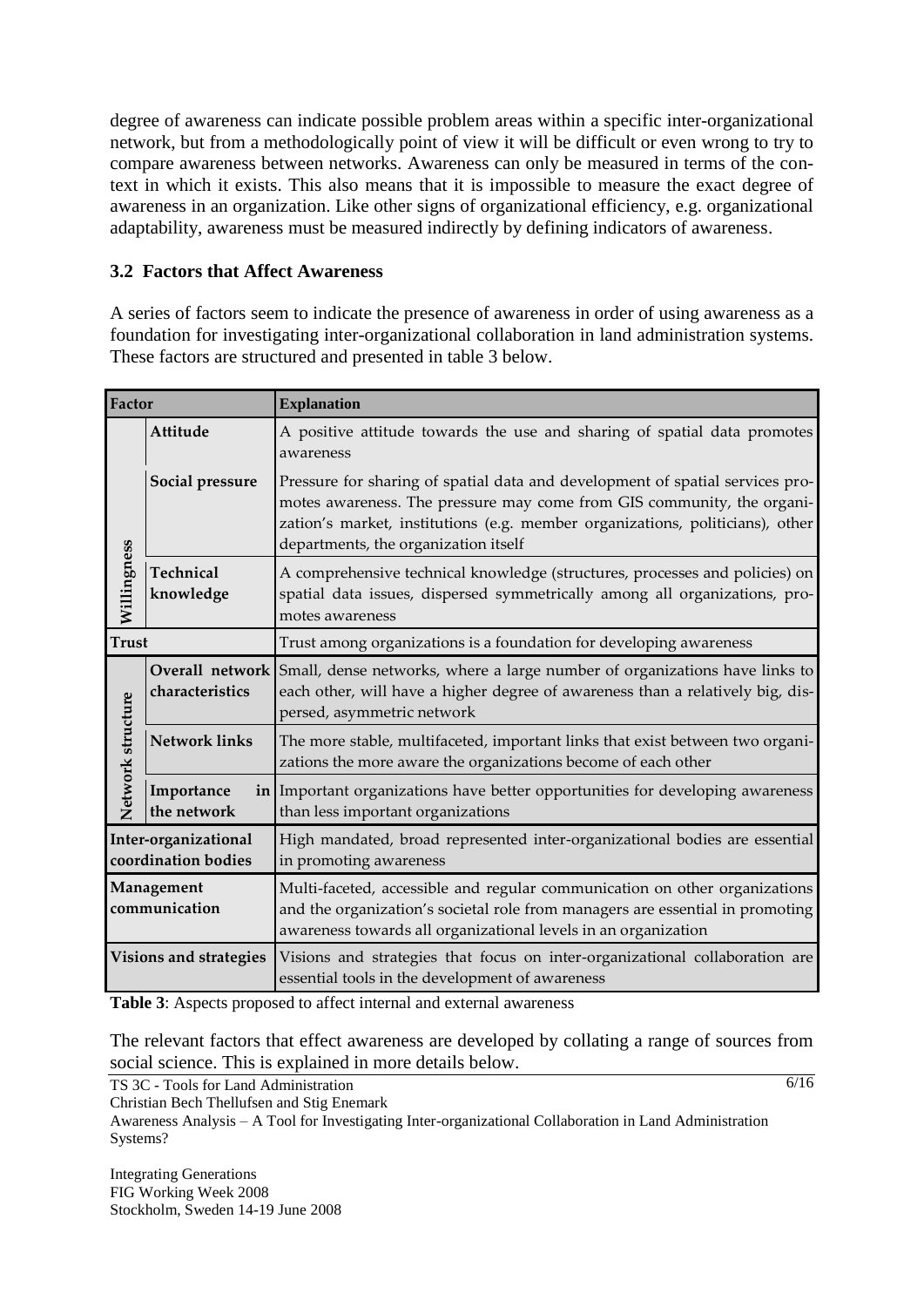Regarding willingness and trust, Alter and Hage (1993) argue that awareness promotes willingness to collaborate and develops trust among organizations. Alter and Hage see willingness and trust as the basic conditions for an everlasting development of inter-organizational networks because it changes the normal perceptions of cost and benefits. Concerning an approach to investigate willingness, Wehn de Montalvo´s (2000) multi faceted approach to the field suggests that the willingness of organizations to share spatial data is affected from three sides: Attitude, social pressure and perceived control (of which technical knowledge seem to be of special interest in cadastral systems). Concerning trust, Sydow (2000) argues that trust can be enhanced through a number of structural elements that effects inter-organizational trust, e.g. frequency and openness of communication, and the homophility the organizations. Therefore trust will by large be analyzed through network structural analysis.

However, since network structure in general is regarded as a scientifically sound entry to analysis of inter-organizational networks (see e.g. Nylehn 1997), network analysis will also be an individual focus area. The analysis uses the framework of Monge and Contractor (2003) for analyzing inter-organizational networks. Monge and Contractor e.g. outline a number of ties to influence the overall network characteristics that all seem to be of importance when analyzing awareness: Frequency, stability, multiplexity, strength, direction and symmetry. It hence seems logical that the more often stable, multifaceted, important linkages that happen back and forth between two or more organizations the more aware the organizations get of each other.

In order of developing awareness of other organizations, literature (e.g. ACIL Tasman 2004) and interviews also state that the presence of inter-organizational coordination bodies is important. When organizations meet, lessons are learned. The analysis on inter-organizational coordination bodies in an awareness sense will focus on the mandate of the body, the representation and the outcome.

While inter-organizational coordination bodies mainly focus on the awareness between organizations, the internal awareness model in table 1 illustrates that it is equally important to build awareness within organizations. Choo (1998) describes how communication in multiple forms structure internal and external awareness. Since the overall focus of the analysis in the PhD focuses on the management level, the approach to investigate communication will use Choo's models on management communication, which e.g. focuses on the methods, levels and regularities of the communication from the management.

Lastly, the method for analyzing awareness in organizations will focus on official written visions of the organizations, since it is a very concrete tool when analyzing both internal and external awareness. Visions can provide a look into organization's focus areas and views on other organizations in the inter-organizational domain. Visions also act as a meter on the management's efforts in rising awareness among the employees in the organizations. A model developed by Bordum and Hansen (2005) supports the analyses of visions.

TS 3C - Tools for Land Administration

Awareness Analysis – A Tool for Investigating Inter-organizational Collaboration in Land Administration Systems?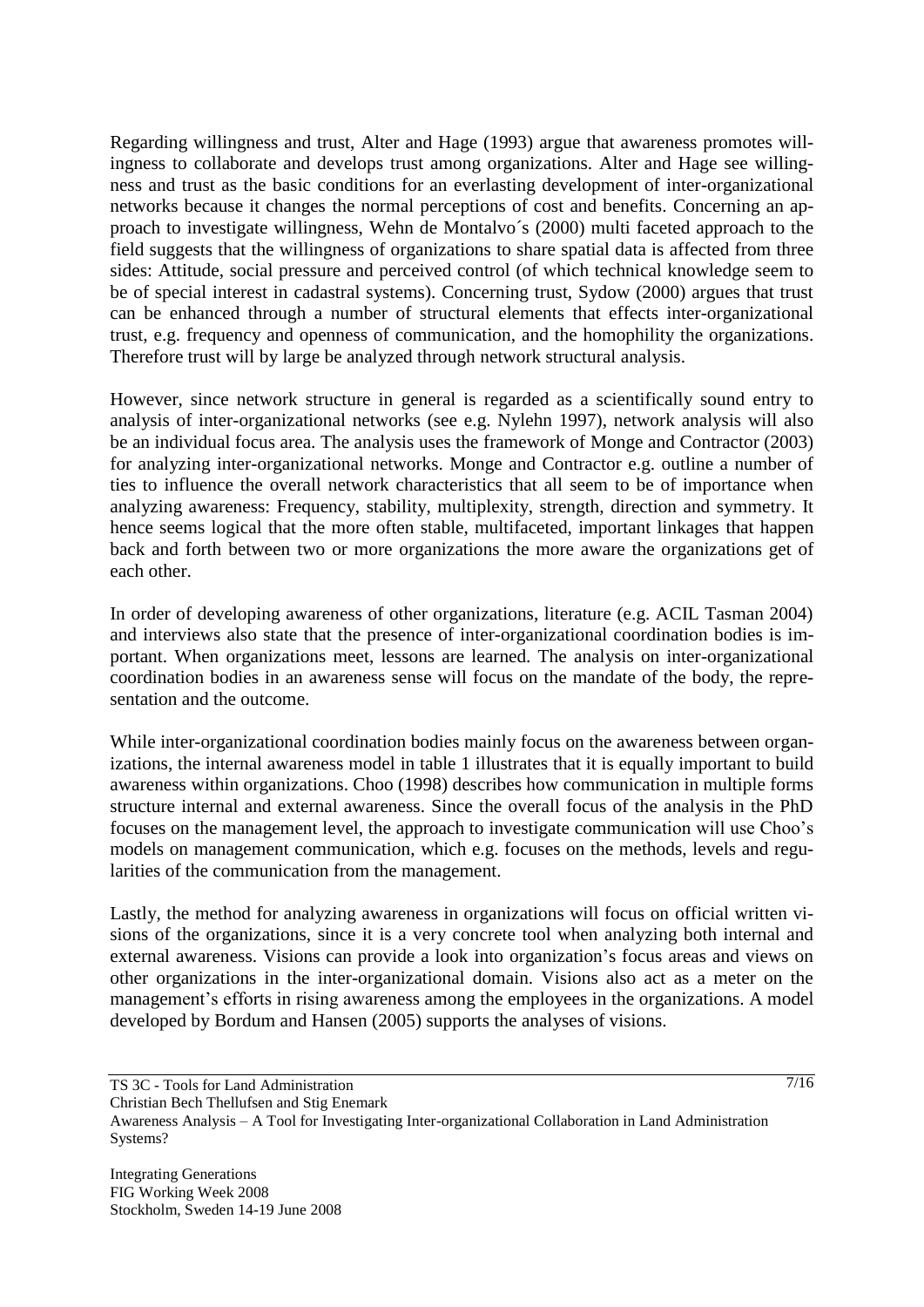

The factors to affect awareness are put into context in the below figure 2.

**Fig. 2:** Overall analytical model for analyzing awareness in land administration systems

In a short description of the model in figure 2, we find in the center the focus of this chapter – the stages of internal and external awareness. Six main factors seem to affect the stages of internal and external awareness in land administration systems: Coordinating bodies, willingness, trust, management communication, visions and network structures. The arrows that connect these six factors indicate that the factors are interdependent. The arrangement of the factors in the dark grey colored area indicates that all of the factors exist within the social system of a certain inter-organizational domain. In other words – the focus area is limited to a defined inter-organizational domain, a cadastral system in the case of this paper.

However, the inter-organizational domain cannot be observed as a snapshot in time. To understand the relation between the organizations in a domain, we must observe the history shared by the organizations. In the model, the inter-organizational domain is thus built on a foundation of history, which is illustrated by the light grey color.

Furthermore, while the specific area of investigation is a specific domain, the social system of society is also of great interest. The domain might be in focus, but it would be misleading to think that the domain has its own isolated life. Of course, every decision made in the domain is affected by the social system of society that it exists within. The inter-organizational domain and its historical foundation exist in a social system of society that is being affected by a number of economic, social and political trends in society. Pricing policies will e.g. affect the willingness to share data.

TS 3C - Tools for Land Administration Christian Bech Thellufsen and Stig Enemark Awareness Analysis – A Tool for Investigating Inter-organizational Collaboration in Land Administration Systems?

Integrating Generations FIG Working Week 2008 Stockholm, Sweden 14-19 June 2008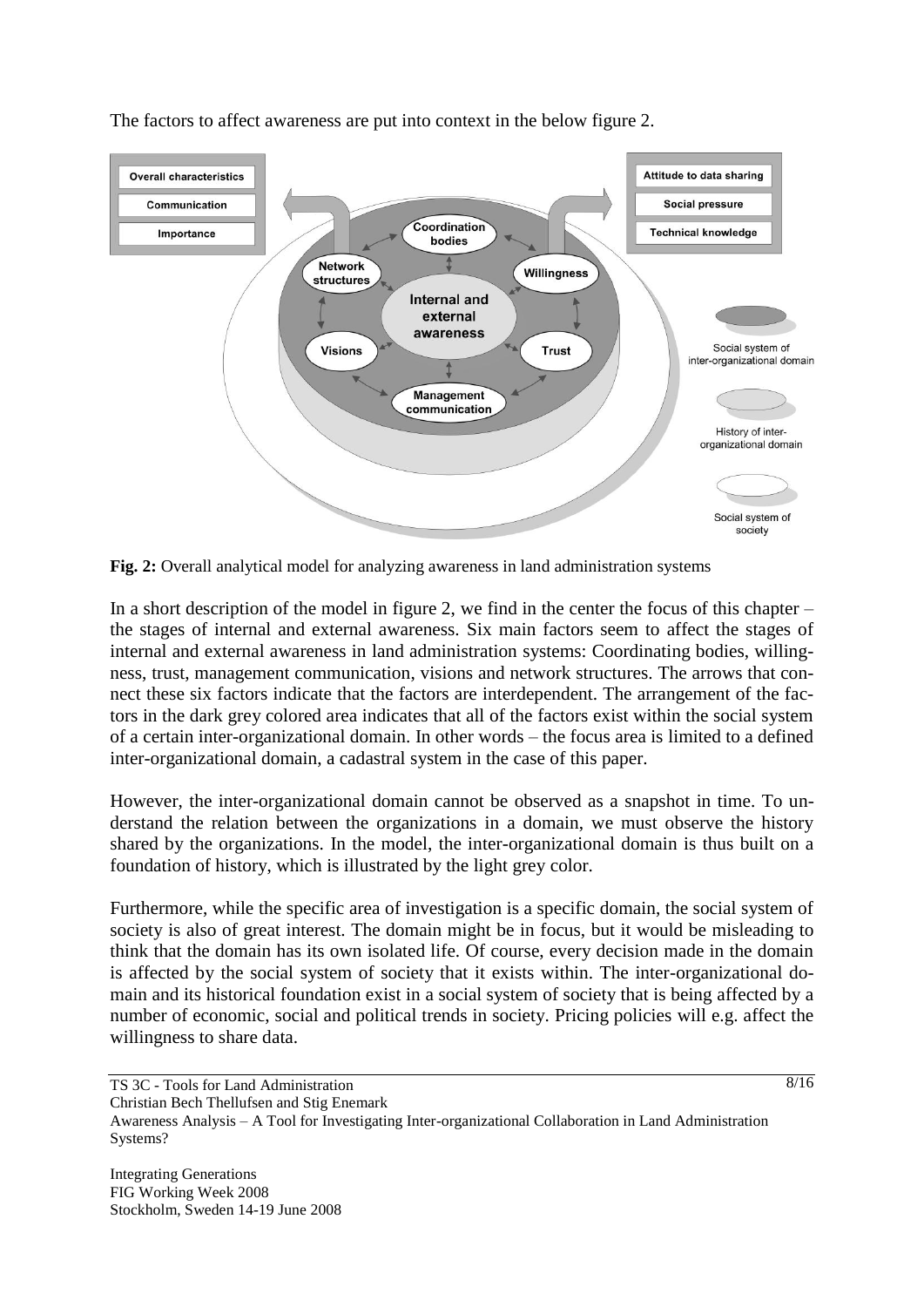#### **3.3 Relations between Factors and Awareness Models**

The above section sums up on the different factors that seem to affect awareness in cadastral systems, but there has not yet been established any relations between these factors and the two overall models on internal and external awareness. E.g. it has not been illustrated how trust between organizations affect the different stages of respectively internal and external awareness. However, from a methodological point of view these links are important when carrying out the case studies, since testing the two awareness models is the actual reason for conducting the case studies.

A starting point for establishing these links is a closer investigation of the overall factors that affect awareness in relation to the awareness models. In an investigation of these relations, it becomes clear that each of the factors seem to affect the internal and external awareness models in a specific way. E.g. will the factor "attitude to data sharing" affect both the awareness stages of motivation, coordination and outcome in the awareness models, because the attitude to data sharing will constrain all of these stages. Another example is the factor "visions" that mainly will affect the motivation stages in the awareness models, because of the overall guiding role played by company visions.

The below tables (4 and 5) illustrates what happens if one should complete two tables that crosses the possible main impact of each of the overall factors that affect awareness with the stages of awareness in respectively the internal and external awareness model. It should be mentioned that this way of assessment does not relate to any empirical countable method. It is rather based on common sense when using the factors for structuring the interviews with key persons within the specific organization.

| <b>Internal awareness</b> |                                  | Willingness  |                         |                        |              |                        |              |                         |                       |
|---------------------------|----------------------------------|--------------|-------------------------|------------------------|--------------|------------------------|--------------|-------------------------|-----------------------|
|                           |                                  | Attitude     | pres-<br>Social<br>sure | knowledge<br>Technical | Trust        | Coordination<br>bodies | Visions      | Cognitive<br>structures | structures<br>Network |
| <b>Motivation</b>         | Existence awareness              | ✓            |                         |                        |              |                        | $\checkmark$ | $\checkmark$            |                       |
|                           | <b>Collaboration</b> awareness   | $\checkmark$ |                         |                        |              | ✓                      | $\checkmark$ | $\checkmark$            | $\checkmark$          |
|                           | Cooperation awareness            | $\checkmark$ |                         | √                      |              |                        | $\checkmark$ | $\checkmark$            | $\checkmark$          |
| Coordina-<br>tion         | Coordination awareness           | $\checkmark$ |                         |                        | $\checkmark$ | $\checkmark$           |              |                         |                       |
|                           | Implementation<br>aware-<br>ness |              |                         | ✓                      | $\checkmark$ |                        |              |                         |                       |
| <b>Outcome</b>            | <b>Evolution awareness</b>       |              |                         |                        |              |                        |              |                         |                       |

**Table 4:** Crossing of the main impact of the overall factors that affect awareness with the stages of awareness in the internal awareness model

Christian Bech Thellufsen and Stig Enemark

Awareness Analysis – A Tool for Investigating Inter-organizational Collaboration in Land Administration Systems?

Integrating Generations FIG Working Week 2008 Stockholm, Sweden 14-19 June 2008

TS 3C - Tools for Land Administration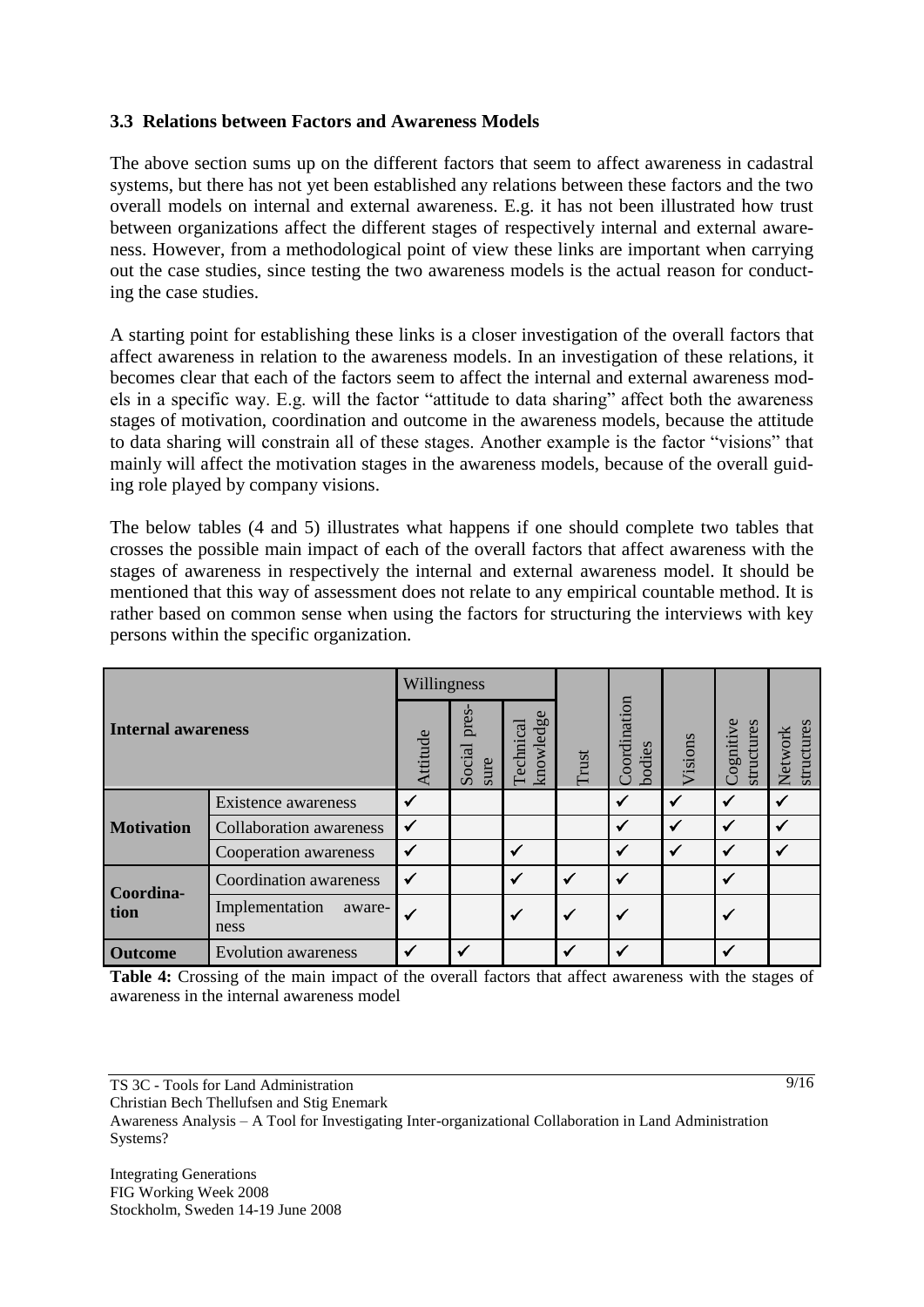| Internal awareness |                                 | Willingness |                    |                               |       |                        |              |                         |                            |
|--------------------|---------------------------------|-------------|--------------------|-------------------------------|-------|------------------------|--------------|-------------------------|----------------------------|
|                    |                                 | ttitude     | pressure<br>Social | knowledge<br><b>Technical</b> | Trust | Coordination<br>bodies | Visions      | Cognitive<br>structures | ces<br>Network<br>structui |
| <b>Motivation</b>  | Need defining aware-<br>ness    |             | ✓                  | V                             |       |                        | $\checkmark$ | $\checkmark$            | √                          |
|                    | Collaboration<br>aware-<br>ness |             |                    |                               |       |                        | $\checkmark$ | $\checkmark$            |                            |

**Table 5:** Crossing of the main impact of the overall factors that affect awareness with the stages of awareness in the external awareness model. Since the Coordination and the outcome stages are similar in the two model, they are not displayed here.

One might argue that it is hard to separate each factor's influence on the steps of awareness, and each factor should be given a weight in relation to its impact on the steps of awareness. This would indeed make the model more robust. However, it can also be argued whether this is in fact necessary? The above tables thus provide an overall scheme for using the factors of the awareness models for building an evaluation method that is not exact but rather works as an eye-opener for awareness assessment.

## **4. CASE STUDIES**

### **4.1 Methodology**

The evaluation model presented above has been tested based on case studies of cadastral systems. The case study method is often used in investigations of land administration systems and the method has been recommended by researchers in the academic community for studies on cadastral systems (Williamson and Fourie 1998).

The case studies have been focusing on cadastral systems having different kind of organizational frameworks in order to test the broad use of the evaluation model. A traditional way of distinguishing cadastral systems is through their system of registration – deed or title systems. However, in this case, the selection will also focus on different organizationally structured systems because of the general focus on the importance of inter-organizational collaboration. In this regard, it seems interesting to investigate both systems that can be characterized as structural dense and structural diverse. Based on this criterion and the opportunity for the author to spend a period of study in Melbourne, Australia, the following cadastral systems have been chosen, see table 6.

TS 3C - Tools for Land Administration

Awareness Analysis – A Tool for Investigating Inter-organizational Collaboration in Land Administration Systems?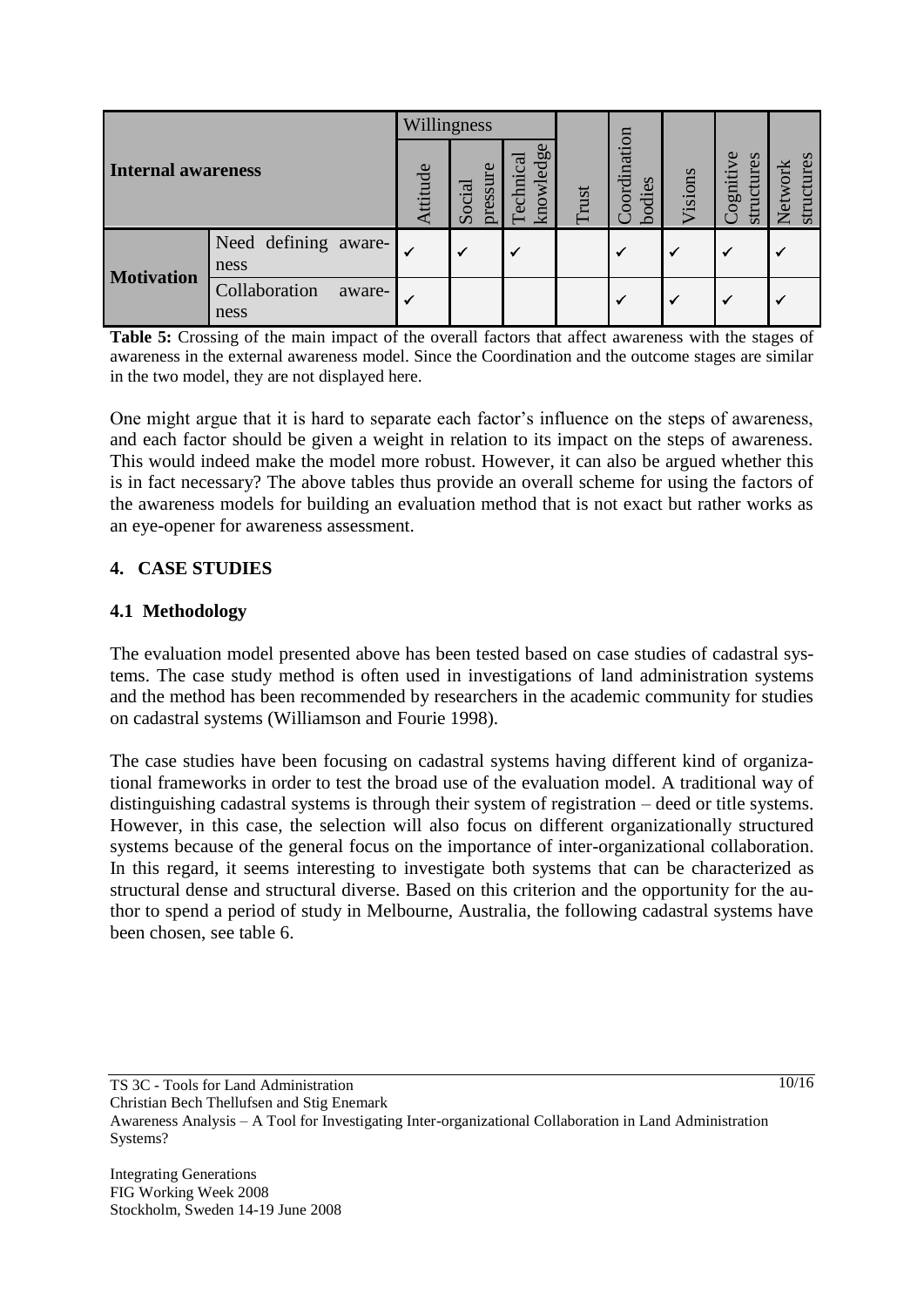| <b>System</b>                    | <b>Characteristics</b>                                   |
|----------------------------------|----------------------------------------------------------|
| The Western Australian cadastral | Highly integrated organizational network structure ad-   |
| system                           | ministered by one ministry. Torrens system.              |
| The Dutch cadastral system       | Highly integrated organizational network structure ad-   |
|                                  | ministered by one ministry. Deed system.                 |
| The Victorian cadastral system   | Medium integrated organizational network structure ad-   |
|                                  | ministered by one ministry. Torrens system.              |
| The Danish cadastral system      | Low integrated organizational network structure adminis- |
|                                  | tered by two ministries. Title system.                   |

**Table 6:** Characteristics of the chosen cadastral systems

The data collection in the case studies happened in two stages. Firstly, a thorough general insight was developed for understanding the given cadastral system. This insight was primarily developed from literature studies, secondarily on interviews with key figures in the system, or from related settings, e.g. academia. Secondly, a number of interviews were carried out through a one-week visit to each organization. Typically, 6-10 persons from each system were interviewed depending on the organizational fragmentation of the given system. The interviewees primarily came from the policy and management group, in order of providing answers as close to the overall organizational policies as possible. Technicians from the operational parts of the organizations were deselected because of the policy orientated focus of this project

## **4.2 Case Study Results**

As presumed, the case studies in Australia and Europe revealed that it is not viable to use the term awareness and the displayed factors as a foundation for *precise* measurement of the degree of inter-organizational collaboration in land administration systems. The case studies thus prove that it is a complicated process to uncover the exact organizational structures and aspects that seem to affect awareness in land administration organizations by using the proposed one-week investigation method. Furthermore, it has proved to be difficult to separate the details of the awareness models. E.g., it has been hard to tell in the internal awareness model where the lines go between awareness of shared values, goals and visions and the need for partnerships to reach these (cooperation awareness). Moreover, the analysis have uncovered that integrated organizations (where the cadastre and land registration are organized within one organization) are hard to analyse using the proposed methodology. E.g. in the internal awareness model, especially the focus on awareness between different organizations in a network has been difficult to evaluate in organizations where cadastral systems are departmentally separated instead of organizationally separated. Lastly, the case studies do not focus much on financial resources and (political) power relations between the organizational entities. The studies have revealed that these factors seem to be of great importance when analyzing awareness between organizations in cadastral systems.

However, the case studies have illustrated that the models of awareness are functioning well on the more general level as indicators of the success or failure of the crucial inter-

TS 3C - Tools for Land Administration

Awareness Analysis – A Tool for Investigating Inter-organizational Collaboration in Land Administration Systems?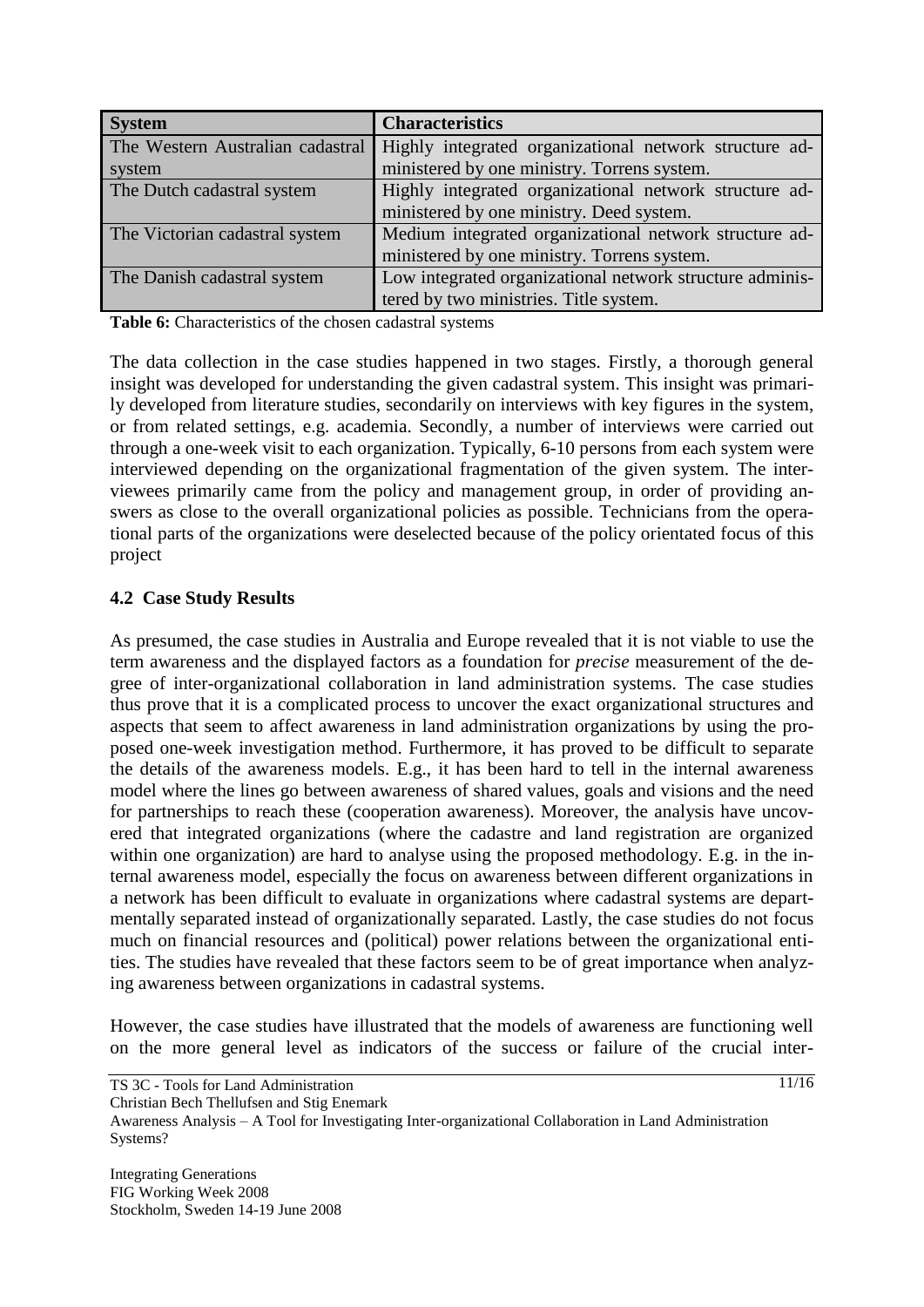organizational collaboration in land administration systems. Especially, the framework build in regard to motivation awareness seem to be important in explaining some of the problems cadastral systems are facing today. The below examples will indicate some of the findings that have been revealed when using the awareness models as evaluation tool for analyzing cadastral systems.

In The Victorian Cadastral System, the analysis thus suggest that the system in spite of a oneministerial structure due to issues such as distrust and an asymmetrical network structures not share a common motivation awareness of the future directions of the system. Particularly one department does not seem to have build awareness of the need for inter-organizational collaboration. The analysis put forward that this lack of motivation awareness makes it hard for the organizations to conduct a specific project on updating the Digital Cadastral Data Base.

In the Danish Cadastral System, the analysis also indicates problems concerning motivation awareness. With regard to the land registry organization of the Danish Cadastral System, it seems clear that even though key employees has developed a relatively high degree of the motivation stages of both the internal and external awareness models through e.g. the participation in an inter-organizational coordination body, the organization's levels of motivation awareness as a whole are widely underdeveloped. The cadastral mapping agency on the other hand seems to have developed much higher levels of both internal and external awareness mainly because it sees itself as an NSDI-nucleus. A feeling that seems to permeate the whole organization. However, the differences in awareness suggest that the Danish cadastral system encounter future problems when developing inter-organizational collaboration.

In The Western Australian Cadastral System, a fully integrated system seems to provide almost optimal conditions for developing all levels of both internal and external awareness. The development of internal awareness seems to be driven by an organizational business chain model, an extensive focus on product development across traditional organizational boundaries and a positive focus on data sharing from the management. Regarding external awareness especially the inter-organizational coordination body WALIS seems to have had a big impact in conjunction with an encouraging management view on the organization's societal role, multiple communication channels, and a general focus on costumer needs. From an awareness viewpoint, the analysis thus propose that the Western Australian Cadastral System will experience an easy transfer from a traditional introvert focus on cadastral data to a focus on cadastral data as a backbone in a spatially enabled society.

In The Dutch Cadastral System, a number of awareness aspects also seem to support a wider focus on cadastral data in a collaborative environment that make the organization rank high in all levels of awareness. Regarding internal awareness, especially an integrated and well functioning network structure, a uniting overall strategy, and an efficient and effective communication on the management level in the cadastral system support this. Regarding external awareness, especially the organization's numerous external links on multiple levels and positions, a positive attitude to the benefits that the organization will have from data sharing, and

TS 3C - Tools for Land Administration

Christian Bech Thellufsen and Stig Enemark

Awareness Analysis – A Tool for Investigating Inter-organizational Collaboration in Land Administration Systems?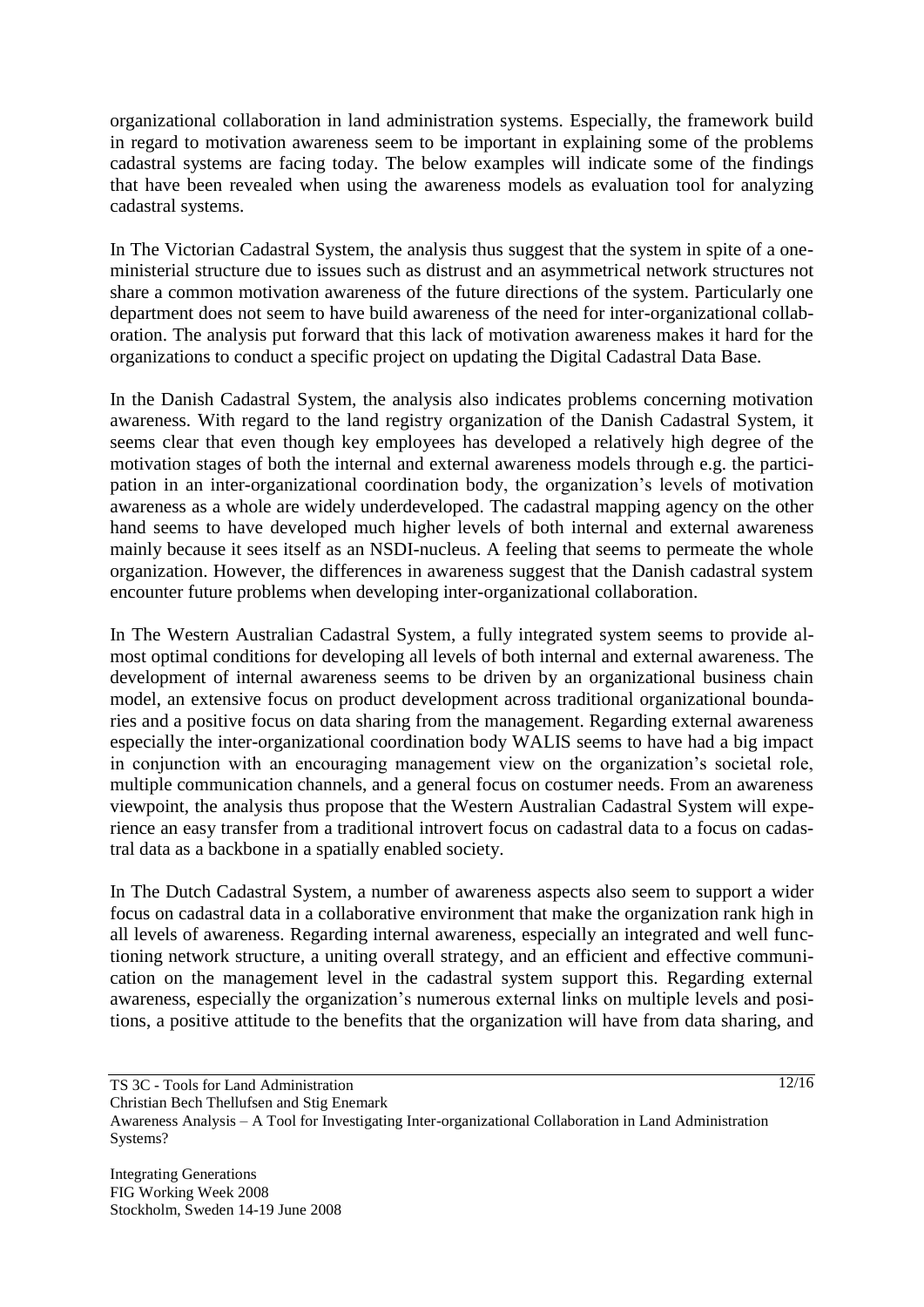a high focus on the needs of its users because of its position as a self-funding independent public organization support this.

# **5. USE OF THE INTERNAL AND EXTERNAL AWARENESS MODELS**

Regarding whether the awareness evaluation methodology can be used for other areas in a land administration systems than the cadastral area, e.g. the planning area, the analysis suggest that the methodology are so general that it can be used whenever organizations handling spatial data need to collaborate in order of developing a wider societal focus. However, as argued in Clausen et al. (2006) critics might argue the models are too general and obvious, that the models just are using other words for well-known theories or that the models display a simplistic scenario of the uphill battles of developing collaborative partnerships. It can nonetheless be argued that many of the problems that exist, especially in the public sector today, in developing future orientated arenas for both internal and external distribution and use of spatial data come from a lack of awareness, especially in the early phases of these relationships – the motivation steps. It is furthermore important to recognize the model as an ideal process that can help pointing out problems in inter-organizational relationships, and not as an illustration of real life organizational interactions with all the struggles of control, power and independency this may include.

An example of how to use the model can be found in the development of spatial services within public institutions. Often public institutions start developing spatial services, e.g. web services, without having built the basic internal awareness of other organizations in the interorganizational network and without having built awareness of the needs in society and the need for cross-governmental partnerships to fulfill these needs – an awareness that is critical when developing external services in the context of multipurpose systems. The organizations are "silo"-minded at a time when they ought to be outreaching and co-operative. The models suggest that the organizations should focus on building motivation awareness, before rushing into building actual solutions and services.

# **6. CONCLUSION**

This paper sums up on previous research, arguing that awareness is critical both when organizations want to develop effective collaborative relationships and when organizations in the spatial community are developing towards future wider societal service orientated systems. The paper presents two models and definitions on awareness – internal and external awareness, and argues that awareness ideally evolves in steps.

Furthermore, the paper develops and discusses a methodology for investigating awareness focusing on a series of factors to affect awareness in land administration systems: Willingness, trust, network structures, inter-organizational coordination bodies, management communication, and visions. The paper argues, by testing the methodology on four cadastral systems, that it is not viable to use the term awareness and the displayed factors as a foundation for precise measurement of the degree of inter-organizational collaboration in land admin-

Awareness Analysis – A Tool for Investigating Inter-organizational Collaboration in Land Administration Systems?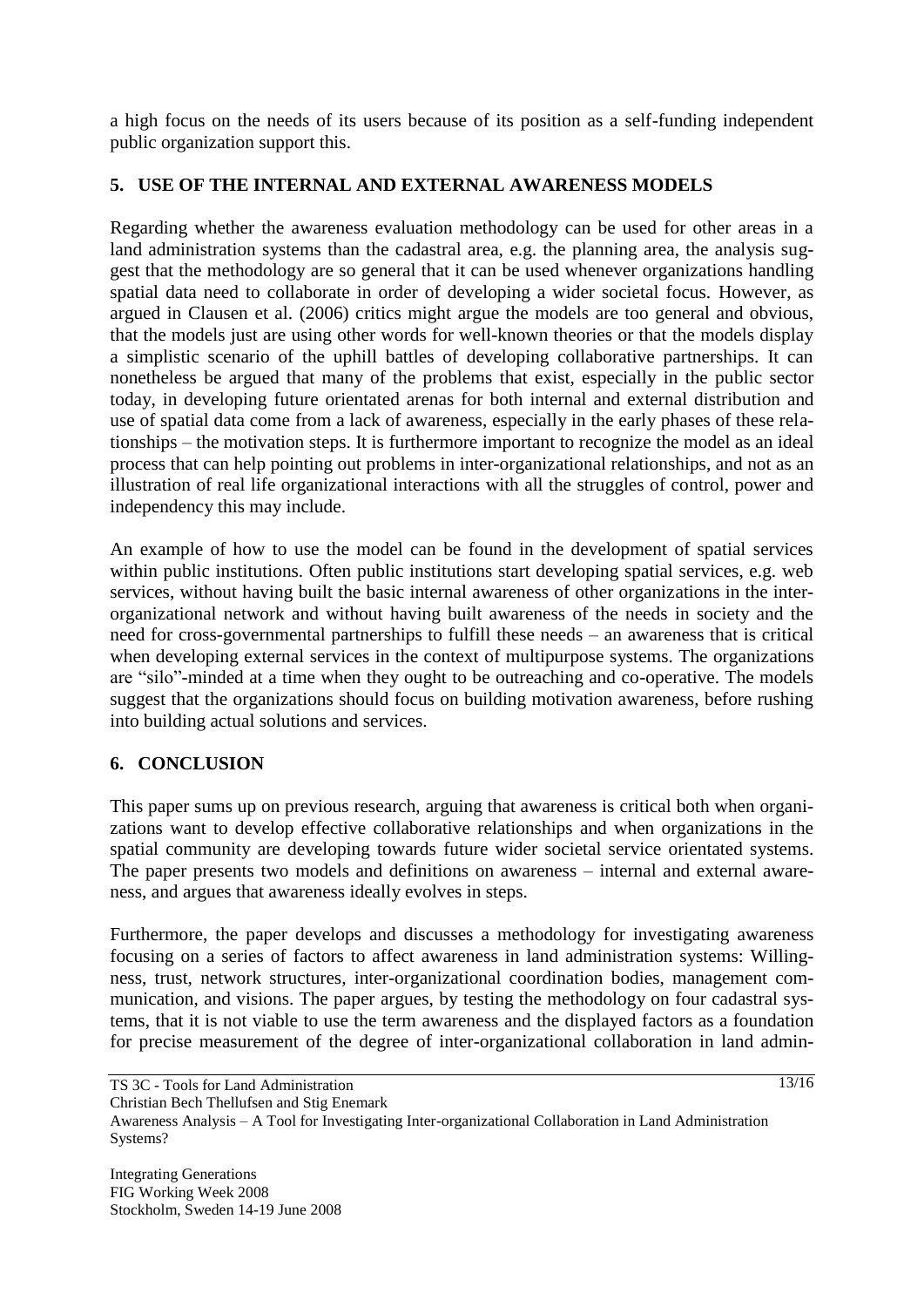istration systems. Instead, the methodology provides a helpful tool in pointing out general collaborative problems in inter-organizational relationships in land administration systems. These problems seem still more present today, where cross-organizational spatial services are being demanded by citizens and businesses to encourage creativity, efficiency and product development.

#### **REFERENCES**

- ACIL Tasman. Value of the Western Australian Land Information System. 2004. Melbourne, ACIL Tasman.
- Alter, C. and J. Hage. 1993. *Organizations working together*. London: Sage publications.
- Azad, B. and L. L. Wiggins. 1995. Dynamics of inter-organizational geographic data sharing: A conceptual framework for research. In *Sharing geographic information*, eds. Onsrud, H. J. and G. Rushton, 22-43. (New Brunswick, New Jersey: Centre for Urban Policy Research).
- Bordum, A. and J. H. Hansen. 2005. *Strategisk ledelseskommunikation (Strategic management communication)*. København: Jurist- og Økonomforbundets Forlag.
- Child, J. and D. Faulkner. 1998. *Strategies of cooperation: Managing alliances, networks, and joint ventures*. New York: Oxford University Press Inc.
- Choo, C. W. 1998. *The knowing organization*. Oxford: Oxford University Press.
- Clausen, C., A. Rajabifard, S. Enemark, and I. Williamson. 2006. Awareness as a foundation for developing effective spatial data infrastructures. Paper presented at Shaping the Change, XXIII FIG Congress, Munich, Germany, October 8-13, 2006.
- Craig, W. J. 1995. Why we can't share data: Institutional inertia. In *Sharing geographic information*, eds. Onsrud, H. J. and G. Rushton, 107-118. (New Brunswick, New Jersey: Centre for Urban Policy Research).
- Gray, B. 1985. Conditions facilitating interorganizational collaboration. *Human Relations* 38, no. 10:911-936.
- Hall, R. H. 1996. *Organizations, structures, processes and outcomes*.: Prentice Hall.
- Linden, R. M. 2002. *Working across boundaries*. San Francisco: Jossy-Bass.
- Masser, I. 1998. *Governments and geographic information*. London: Taylor & Francis.
- Monge, P. R. and N. S. Contractor. 2003. *Theories of communication networks*. Oxford: Oxford University Press.
- Nedovic-Budic, Z. and J. K. Pinto. 1999. Interorganizational GIS: Issues and prospects. *The Annals of Regional Science* 33, no. 2:183-195.
- Nylehn, B. 1997. *Organisasjonsteori (Organization theory)*. Oslo: Kolle Forlag.
- Onsrud, H. J. and G. Rushton. 1995. Sharing geographic information: An introduction. In *Sharing geographic information*, eds. Onsrud, H. J. and G. Rushton, xiii-xviii. (New Brunswick, New Jersey: Centre for Urban Policy Research).
- Rajabifard, A. 2003. SDI diffusion A regional level case with relevance to other levels. In *Developing spatial data infrastructures: From concept to reality*, eds. Williamson, I. P., A. Rajabifard, and M. F. Feeney, 79-94. (London: Taylor and Francis).

Christian Bech Thellufsen and Stig Enemark

TS 3C - Tools for Land Administration

Awareness Analysis – A Tool for Investigating Inter-organizational Collaboration in Land Administration Systems?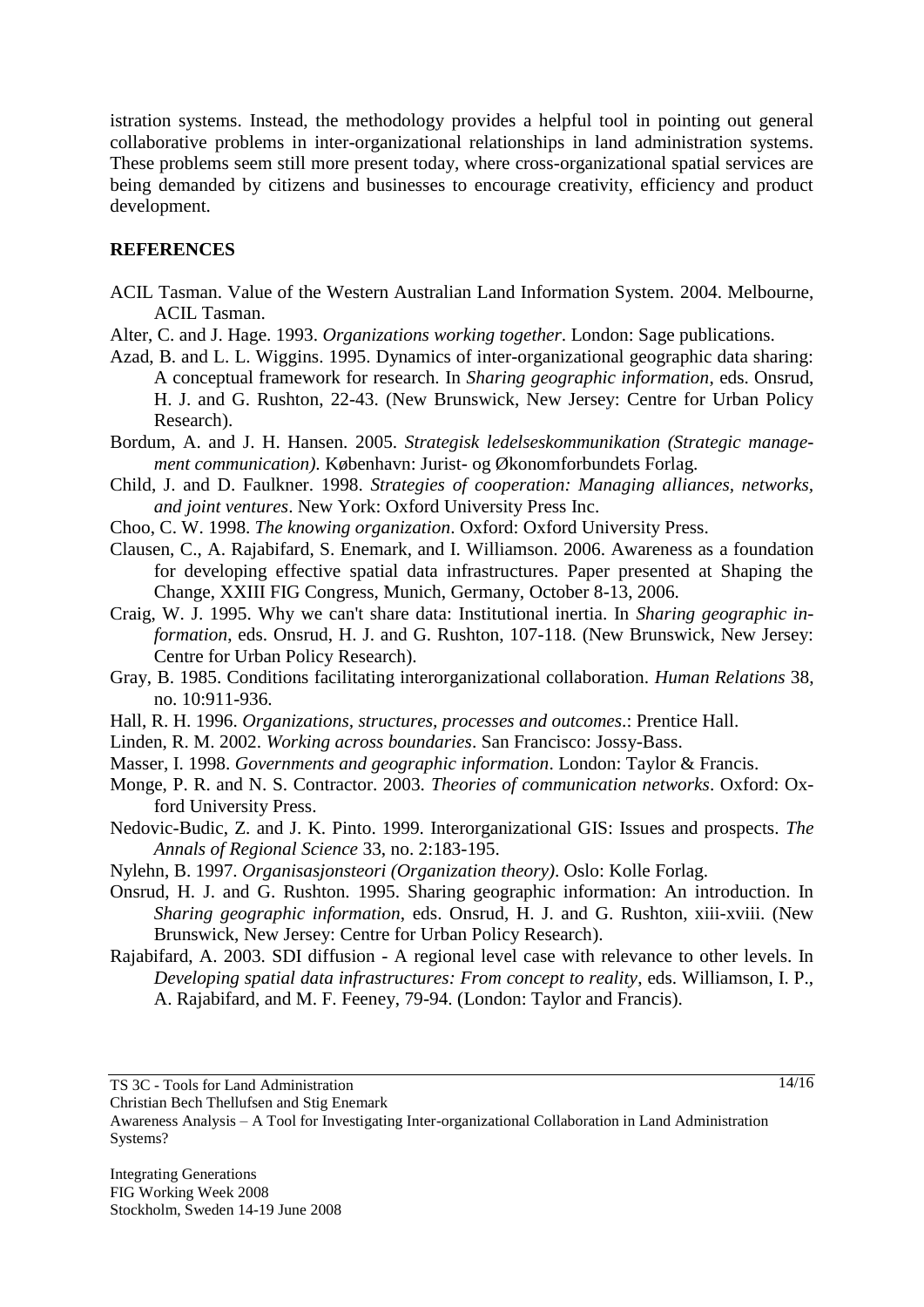- Sydow, J. 2000. Understanding the constitution of organizational trust. In *Trust Within and Between Organizations - Conceptual Issues and Empirical Applications*, eds. Lane, C. and R. Bachmann, 31-63. (Oxford: Oxford University Press).
- Van de Ven, A. H. and D. L. Ferry. 1980. *Measuring and assessing organizations*. New York: John Wiley & Sons.
- Van Loenen, B. 2006. *Developing geographic information infrastructures - The role of information policies*. Delft: Delft University Press.
- Wehn de Montalvo, U. 2000. Access to spatial data what determines the willingness of organisations to share it? Paper presented at 4th Global Spatial Data Infrastructure Conference, 13 2000, at Cape Town, South Africa.
- Williamson, I. 2006. "Global challenges for land administration and sustainable development." Available from  $\alpha$  Available from  $\alpha$ http://www.geom.unimelb.edu.au/research/SDI\_research/publications/files/Global%20c hallenges%20for%20LA%20and%20SD\_Williamson\_.pdf.
- Williamson, I. P. 2003. SDIs Setting the scene. In *Developing spatial data infrastructures: From concept to reality*, eds. Williamson, I. P., A. Rajabifard, and M. F. Feeney, 3-16. (London: Taylor and Francis).
- Williamson, I. P. and C. Fourie. 1998. Using the Case Study Methodology for Cadastral Reform. *Geomatica*, no. 3.

#### **BIOGRAPHICAL NOTES**

**Christian Bech Thellufsen** (former Clausen) is doing PhD-studies on land administration infrastructures, funded by Aalborg University, Denmark and The Danish National Survey and Cadastre. His thesis is investigating the role of awareness as a foundation for analyzing collaboration in land administration systems. He graduated with a MSc in Surveying, Planning and Development in 2003, after which he worked 1½ year in a private surveying company, before starting his PhD-studies in 2005. His current research interests are SDI, land administration systems and inter-organizational structures.

**Stig Enemark** is President of the International Federation of Surveyors (FIG). He is Professor in Problem Based Learning and Land Management at Aalborg University, Denmark where he was Head of School of Surveying and Planning 1991-2005. He is Master of Science in Surveying, Planning and Land Management (1966) and he worked for ten years as a consultant surveyor in private practice. He was President of the Danish Association of Chartered Surveyors (DdL) 2003-2006 and he is an Honorary Member of DdL. He was Chairman of FIG Commission 2 (Professional Education) 1994-98, and served as Vice-President of FIG 2005- 2008. He is an Honorary Member of FIG. His teaching, research, and consultancies are concerned with land administration systems, land management and spatial planning, and related educational and capacity building activities.

Christian Bech Thellufsen and Stig Enemark

TS 3C - Tools for Land Administration

Awareness Analysis – A Tool for Investigating Inter-organizational Collaboration in Land Administration Systems?